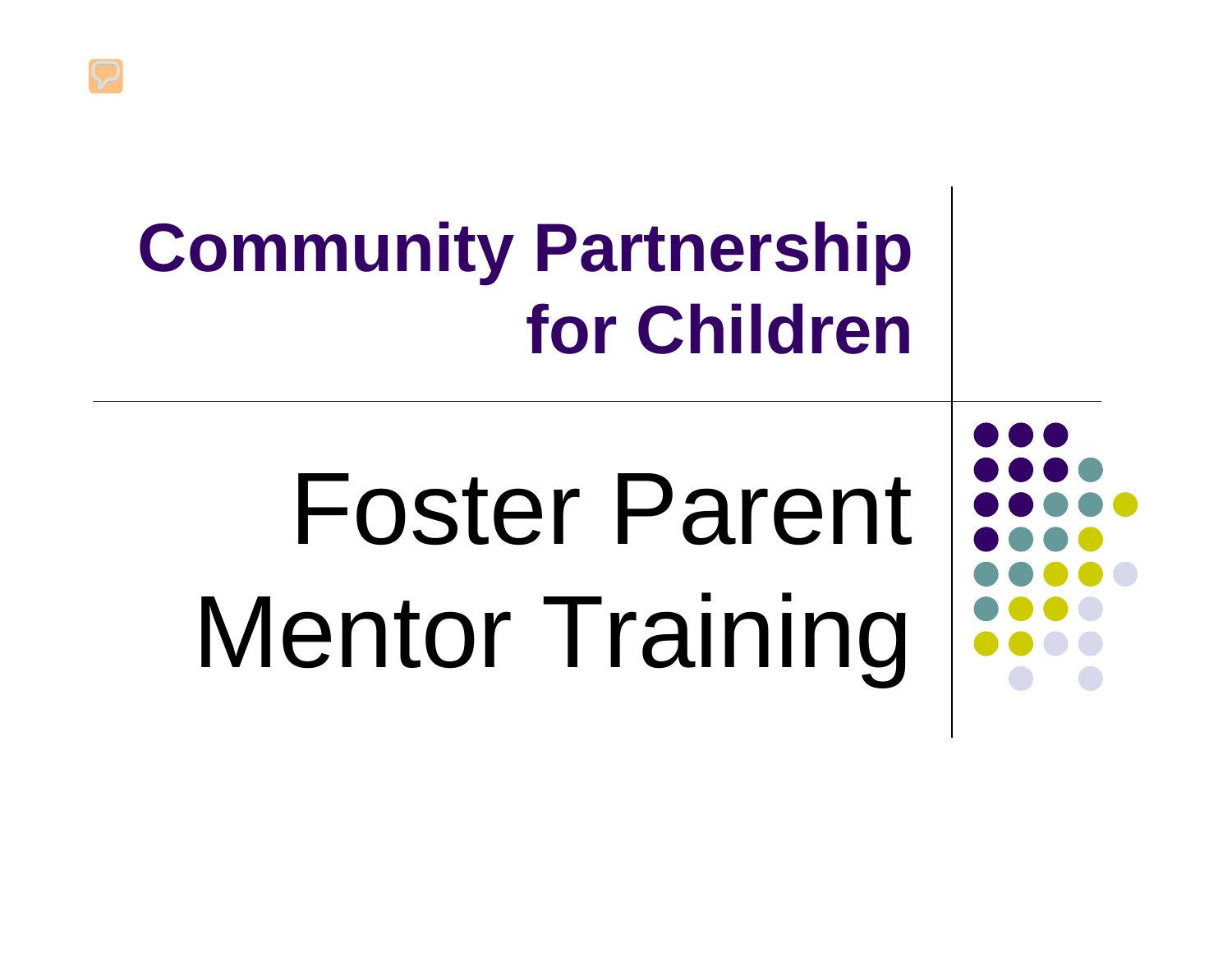#### **Define Mentoring**



- **-What is a Mentor?**
- **-Who is a Mentor?**
- **-Everyone in this room has benefited from the influence of someone who taught, guided, or challenged you.**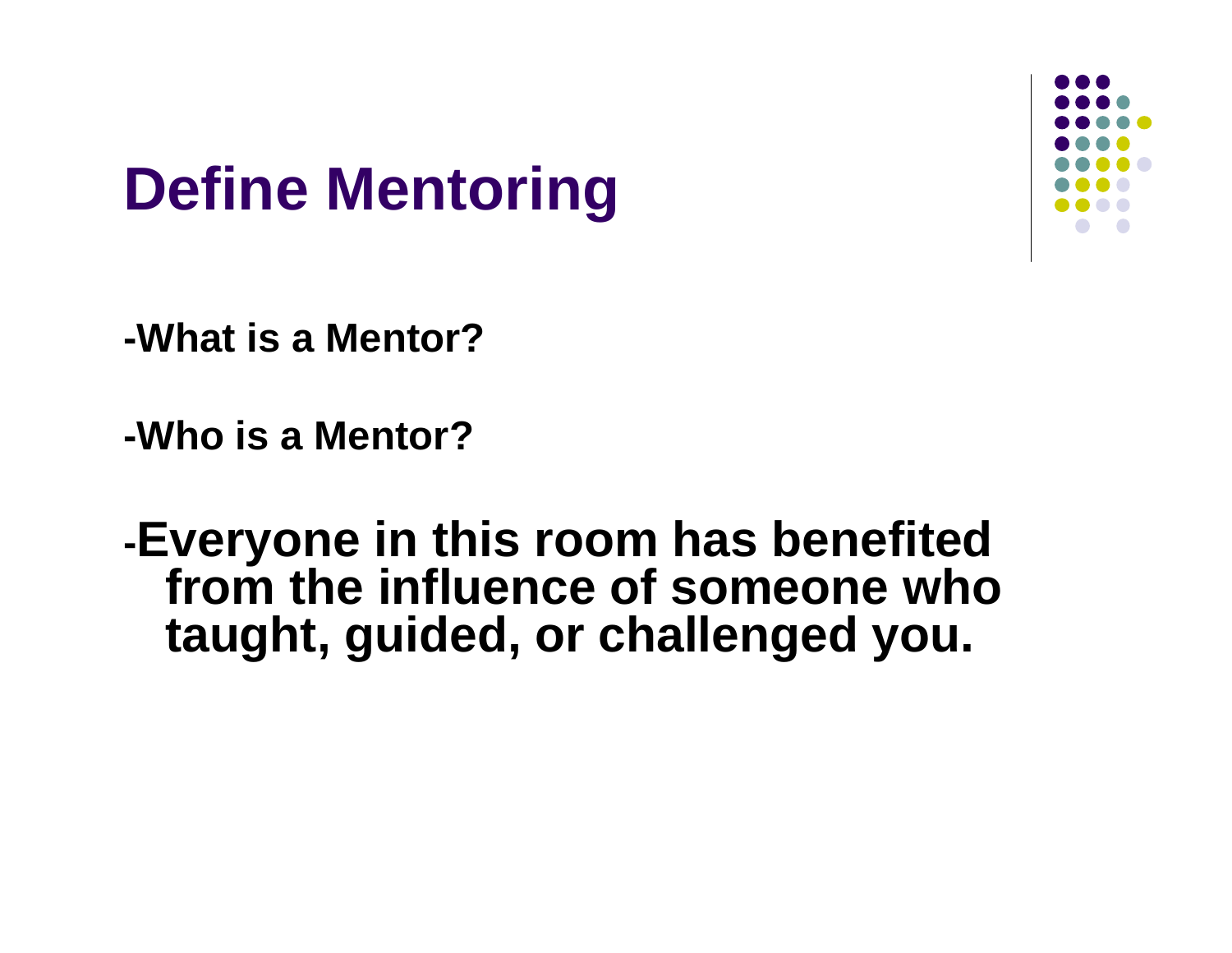#### **Skills of a Mentor**



- Be able to establish trust between new foster parent and self
- **Offer advice specific to each individual**
- Give examples on how situations can be resolved
- Motivate, encourage, and support to new foster parent
- **Share strengths to meet needs**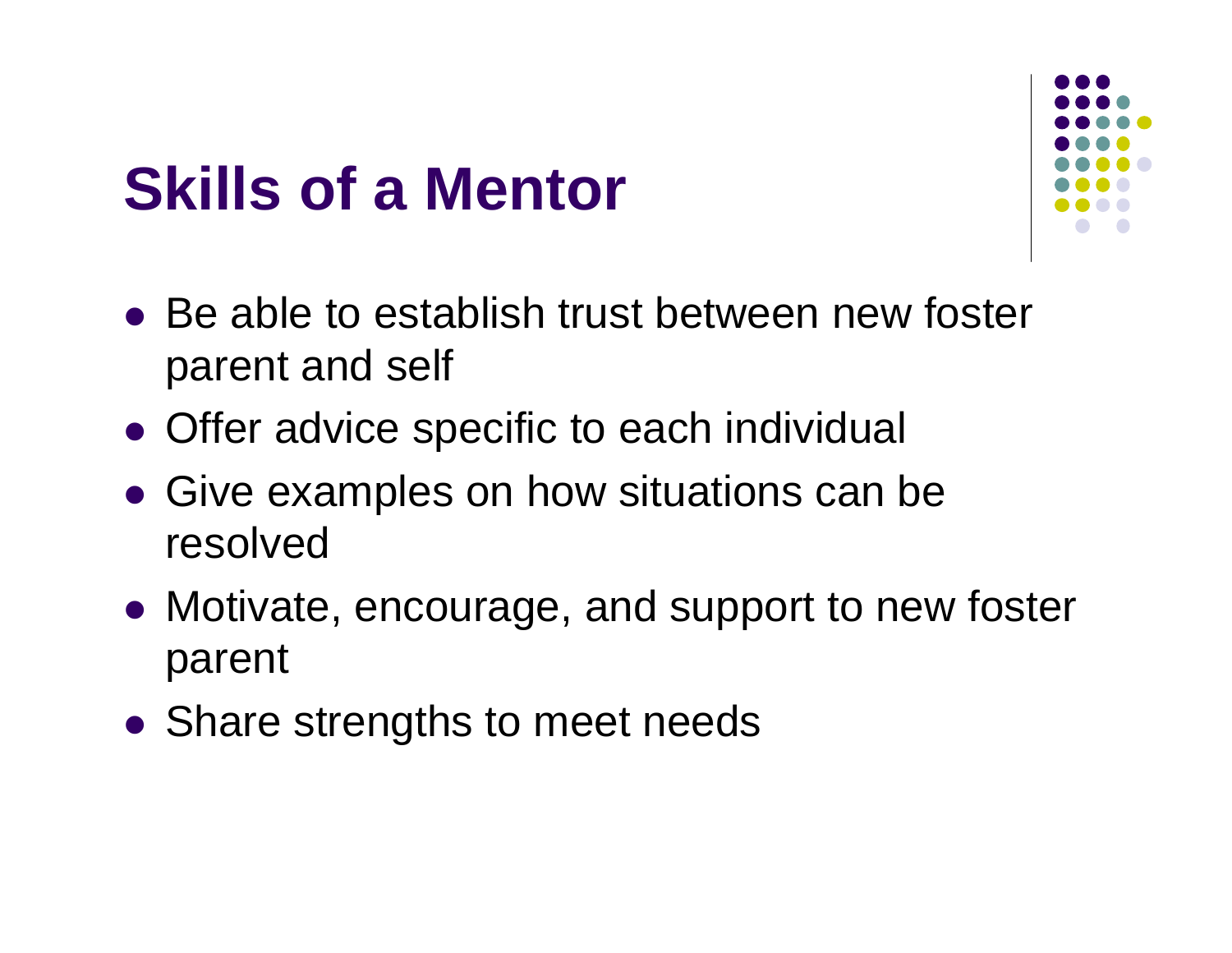#### **Duties of a Mentor**



- Provide information and assistance to families regarding foster care
- Upon receipt of names of newly licensed/potential families, the mentor will contact them within 24 hours.
- Mentors will meet with the new family at least one time in person.
- Mentors will complete monthly reports on each family
- Mentors will respect and uphold confidentiality but will also **report any suspected abuse.**
- Attend monthly Mentor meetings at CPC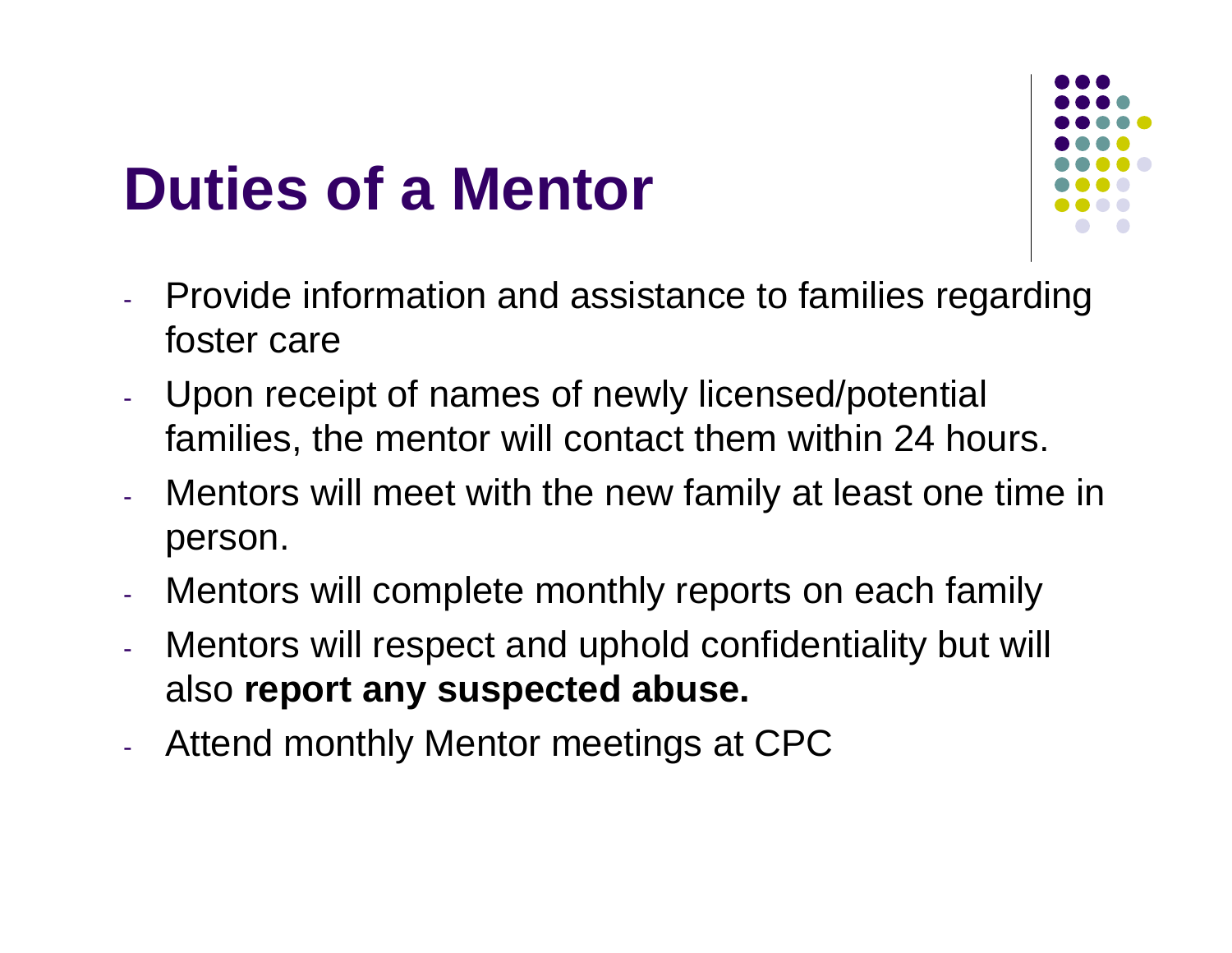#### **Create a relationship**



- Have scheduled meetings and observations
- Be prepared and organized before your meeting
- Always give them your contact info.
- Allow them to ask questions
- Follow-up regularly
- Communicate respect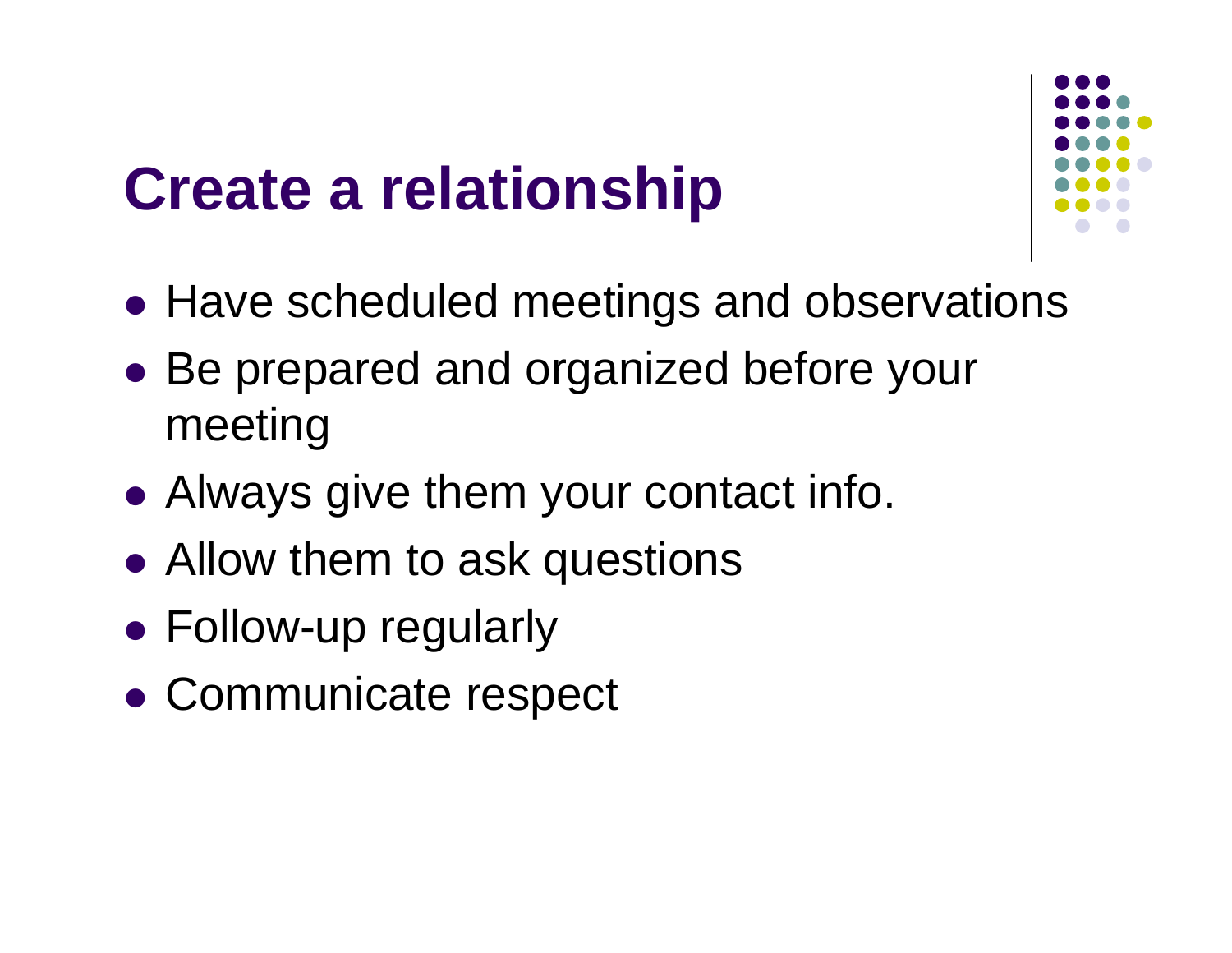#### **Qualifications of a Mentor**

- Good communication skills
- Flexible time commitment
- $\bullet$ Capability to travel
- $\bullet$ Courteous and welcoming
- $\bullet$ Listen patiently

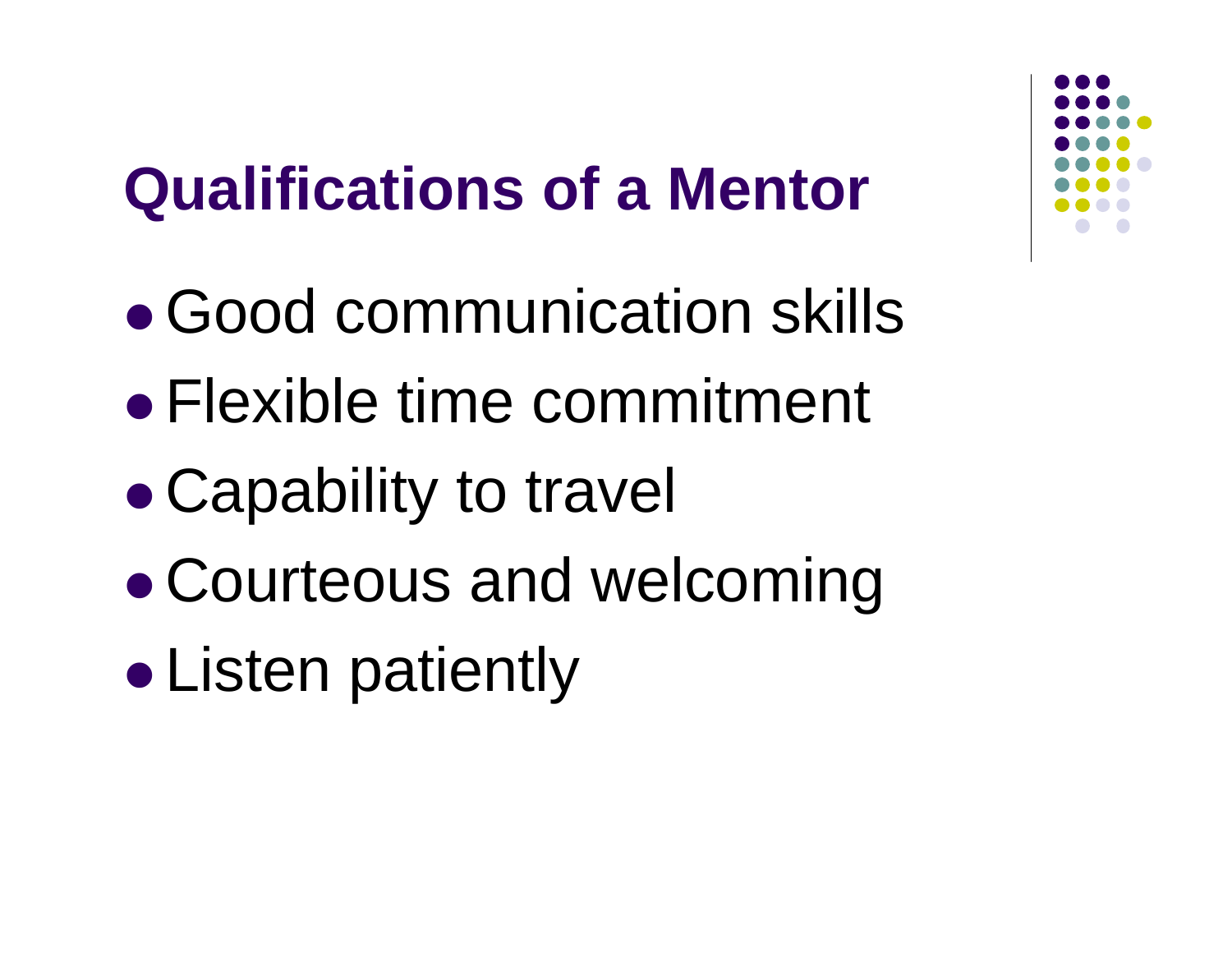#### **Communication**



- A lot of relationships cite communication as a big problem. Communication is important in everything we do, and as a mentor your relationship with a new family depends on it.
- What are some obstacles to good communication?
- Both the messenger and listener need to work to overcome these obstacles.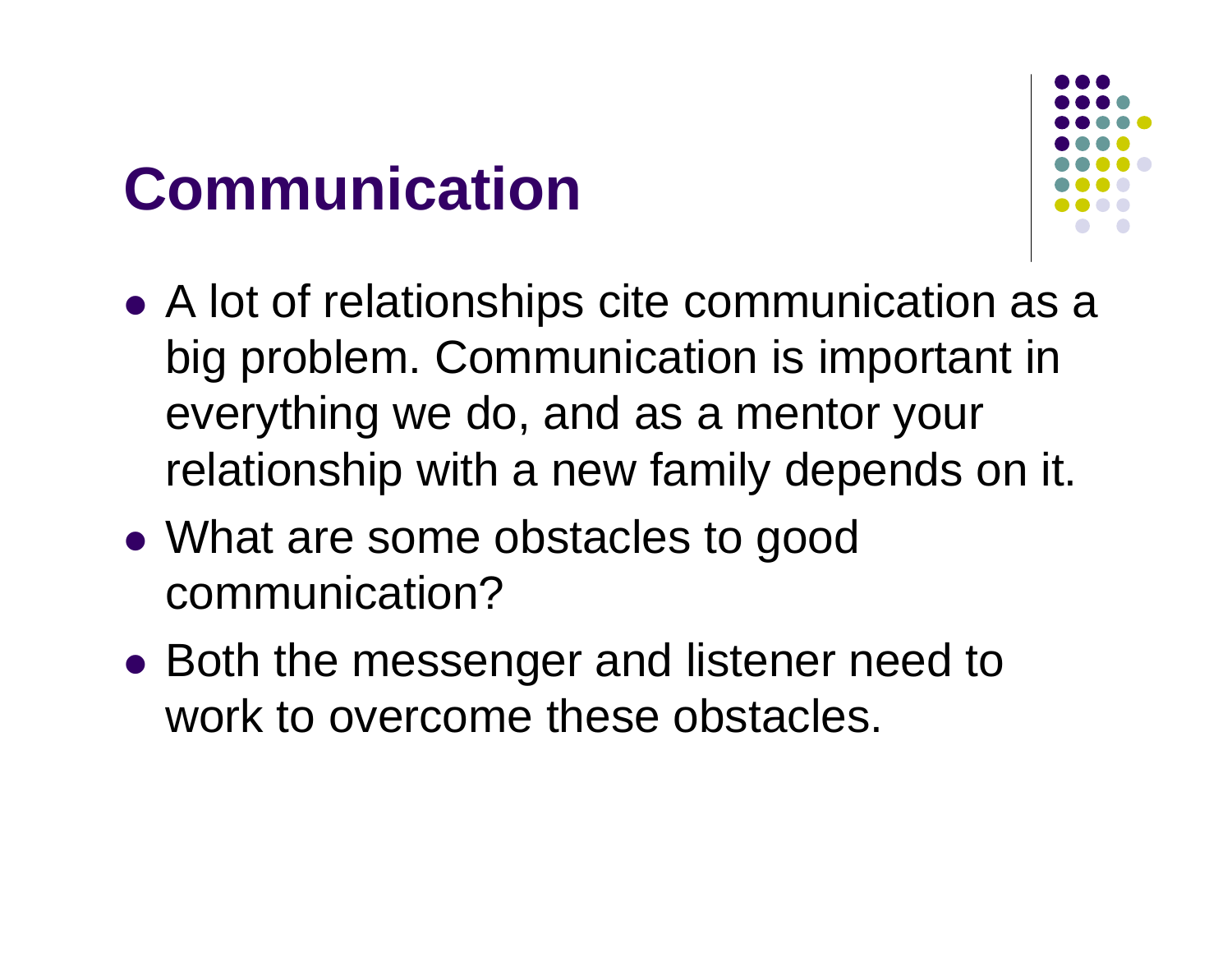#### **Communication Skills**



- $\bullet$ For a Mentor, the most important communication skill is listening
- $\bullet$  Body language such as eye contact, facial expressions, and hand gestures should match verbal communication
- $\bullet$  Describe problems in behavioral instead of personal terms. For example, instead of saying "You're always late to pick up your child!" you should say "Being late to pick up your child makes him feel scared."
- $\bullet$  Ask open-ended questions that allow for more than a "yes" or "no" answer.
- $\bullet$ Convey empathy
- $\bullet$ Focus on the solution, not the problem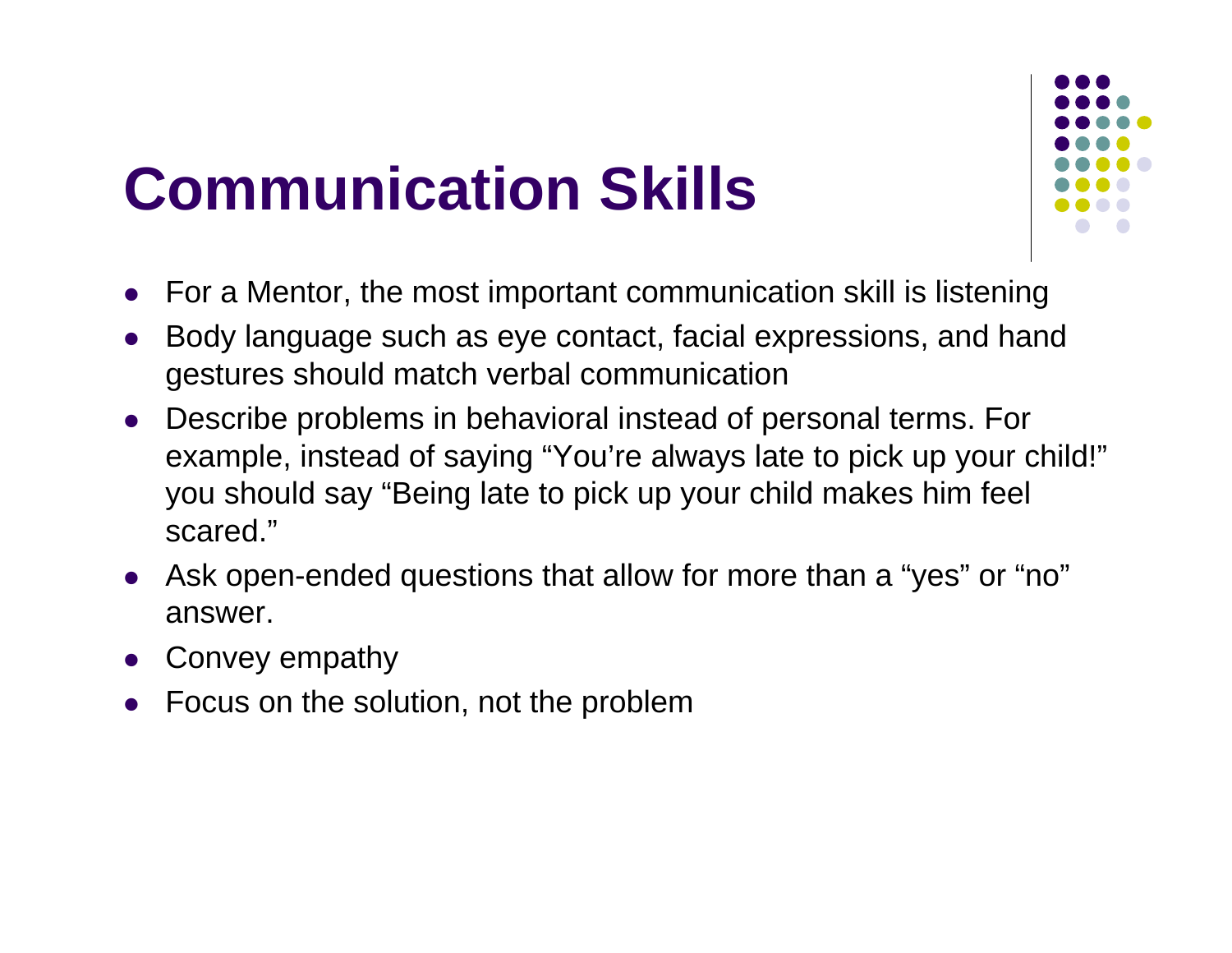#### **Positive Feedback**



- Negative feedback does not promote learning. It is judgmental and doesn't identify changes needed to improve performance. What is an example of negative feedback?
- Positive feedback is an acknowledgement of a response or action in an affirming manner. It is motivation and needs to be sincere. What is an example of positive feedback?
- Positive feedback also helps identify solutions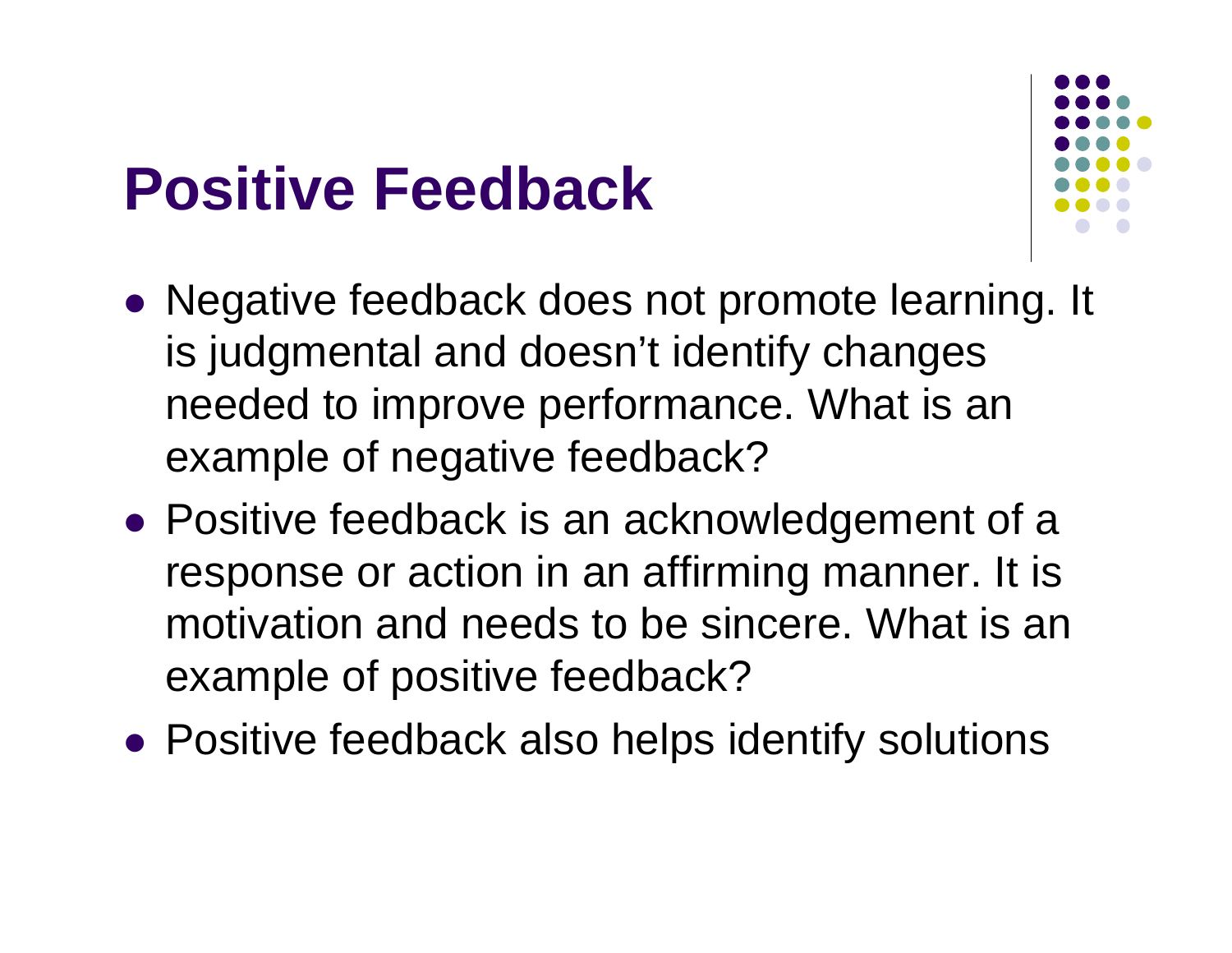#### **Confrontations**



- $\bullet$  Example: "You obviously don't have any children in your home like I do because the advice you gave me doesn't work. I don't know what book you got it out of but it definitely was not meant to work on these kids."
- $\bullet$ • What do you do?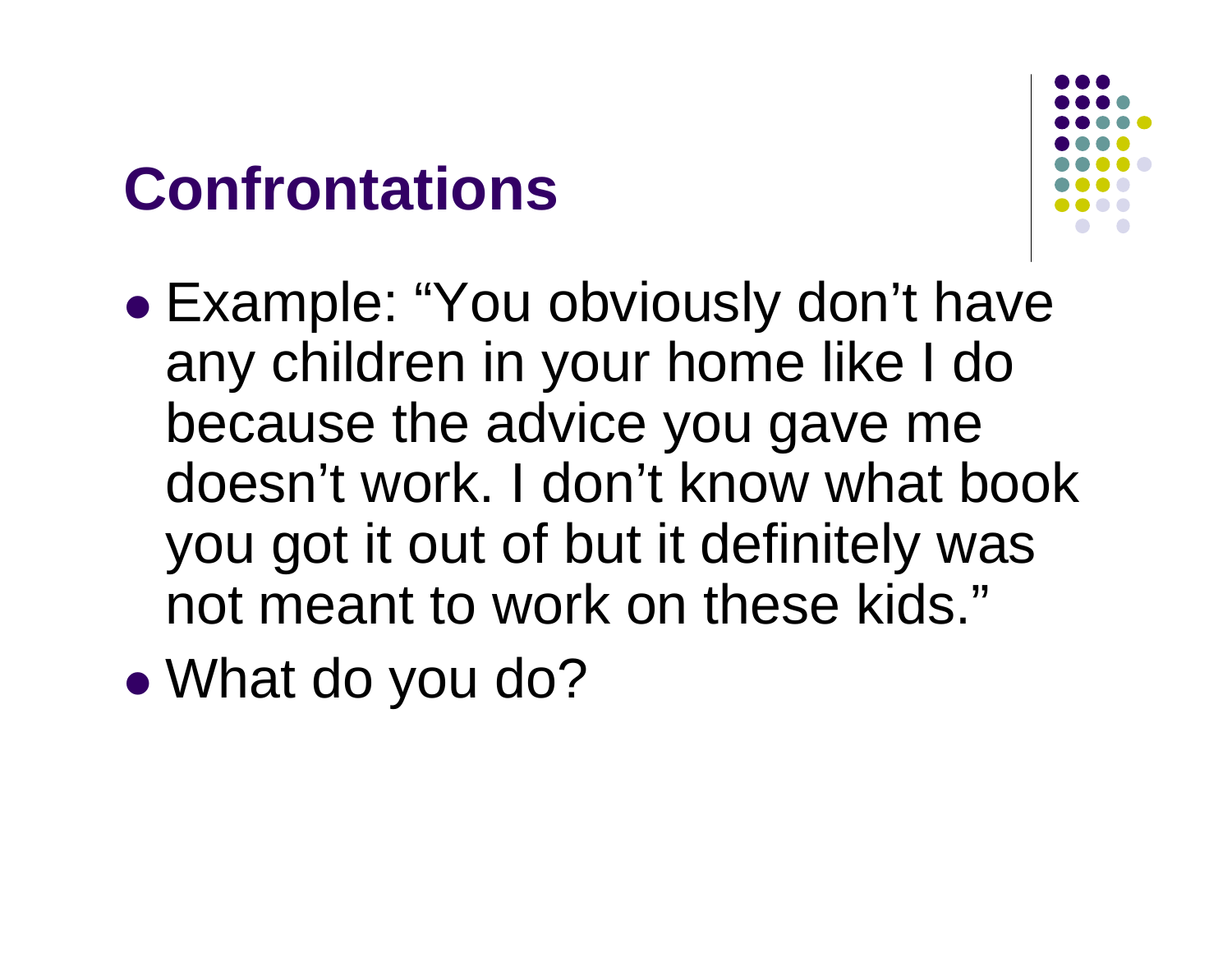#### **Keep Your Cool!**

- Look at what is happening
- Remember your influence
- Take control of yourself
- Mentally think of an appropriate response
- Carry out your plan
- Judge your effectiveness
- Sometimes you just have to remove yourself from a situation to allow yourself and the other person calm down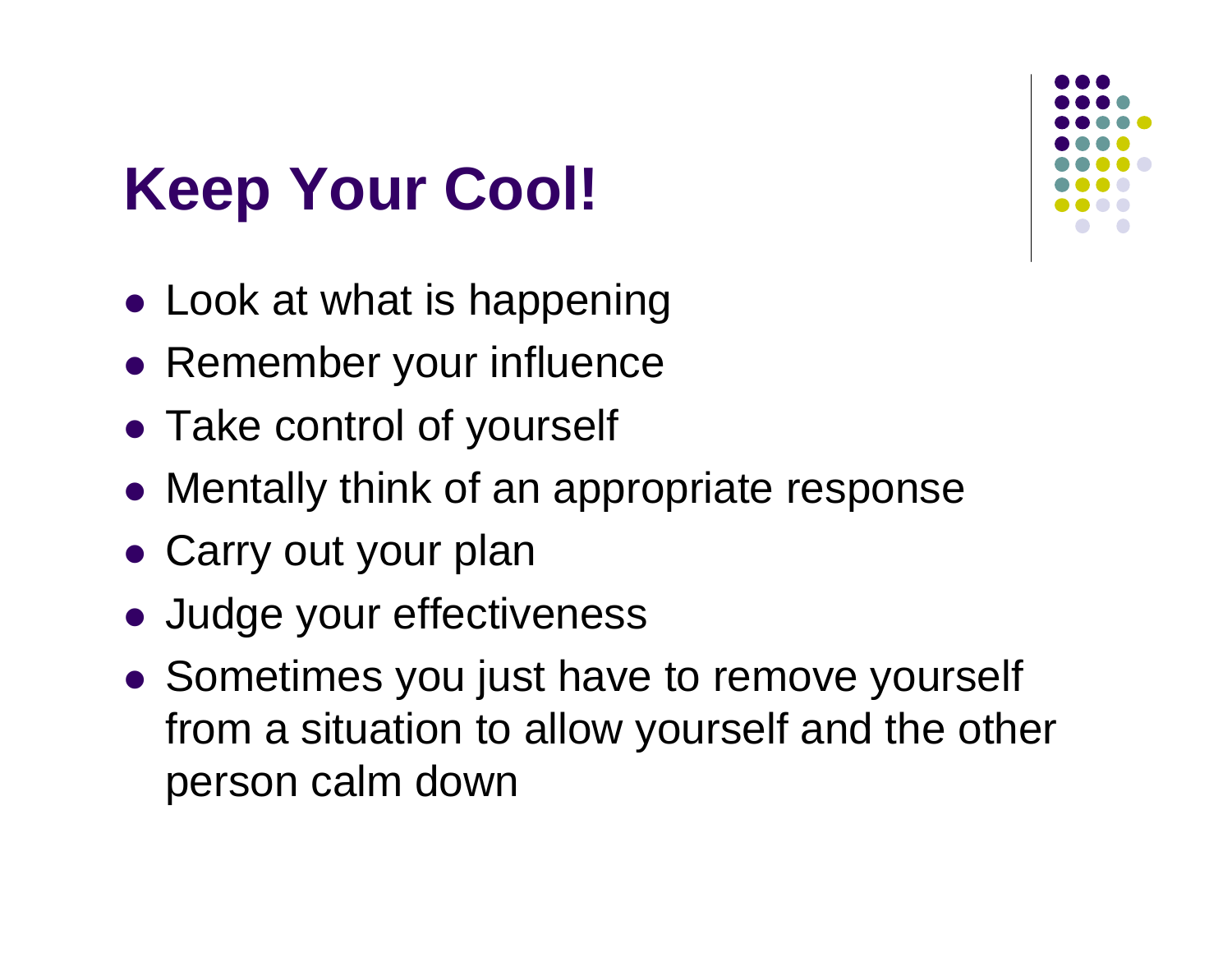#### **Other Communication Tips**

- $\bullet$  Use clear language and steer clear of acronyms and slang
- $\bullet$ Control your emotions
- $\bullet$  Do use humor but stay away from offensive jokes (ex. Sex, race, religion, politics, etc.)
- Don't be sarcastic

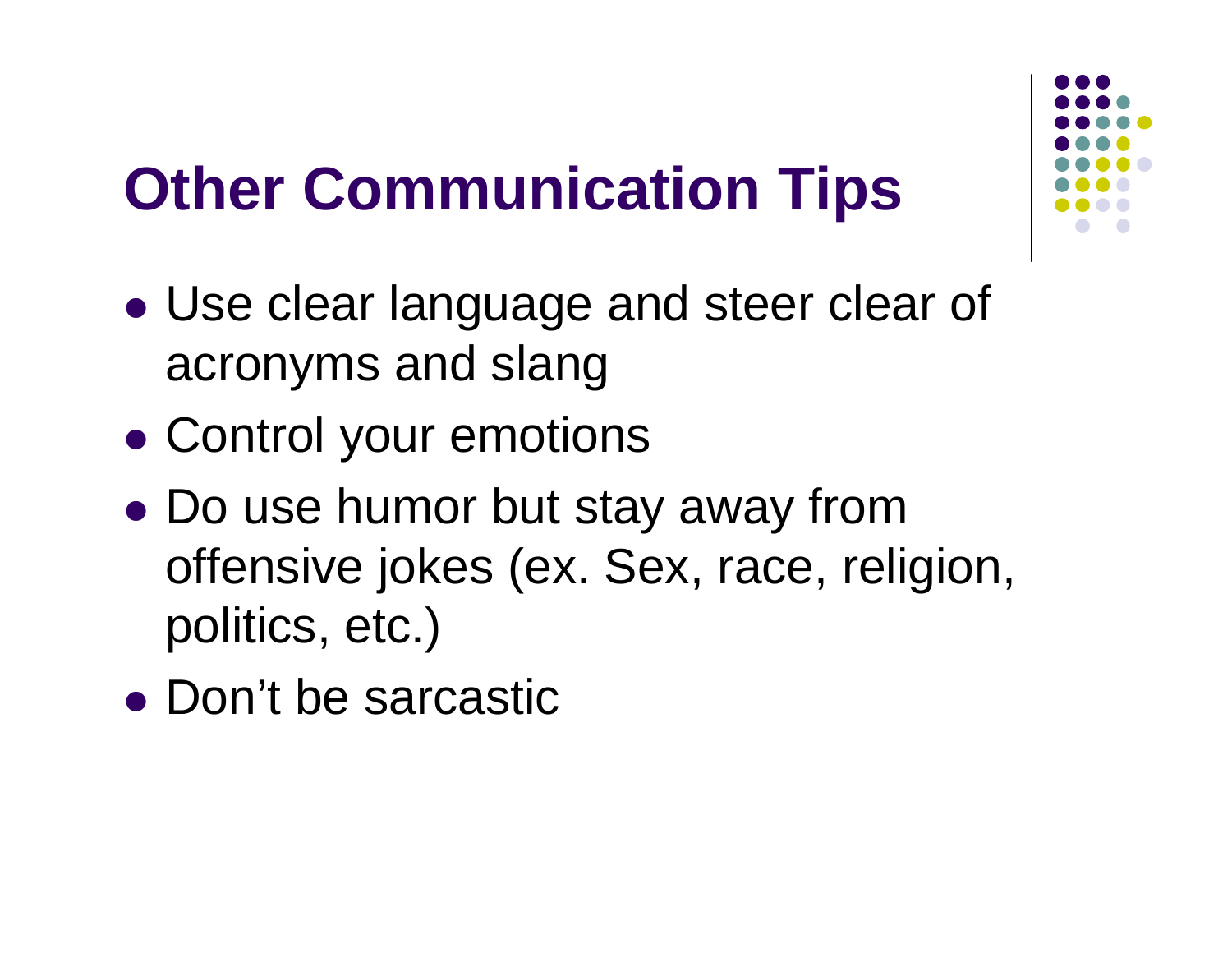#### **Always Report Concerns!**



- If you have a concern about a family, report it to the Foster Care Liaison immediately! This could be a concern about parenting skills, discipline practices, motivation to foster, preconceived notions about biological families or foster children, or living conditions.
- Foster Care Liaison, Lori Bainbridge

[Lori.Bainbridge@cbcvf.org](mailto:Lori.Bainbridge@cbcvf.org)

Office: 386-254-3748 and Cell: 386-631-4793